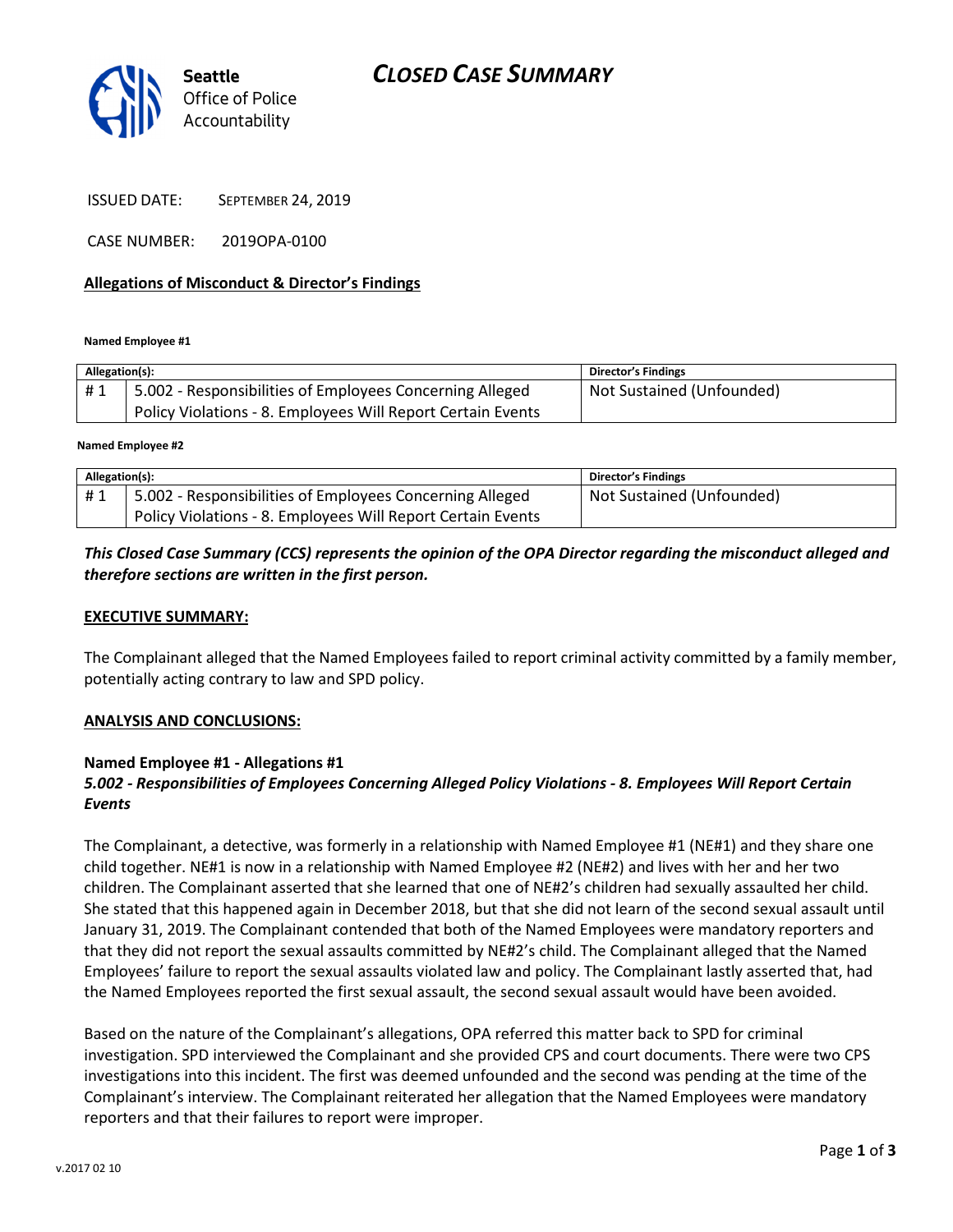## CLOSE CASE SUMMARY

OPA CASE NUMBER: 2019OPA-0100

The assigned criminal detective contacted both of the Named Employees to see whether they would participate in interviews. Both declined to be interviewed but provided documents, including court records and screenshots of text messages between the Complainant and NE#2.

The criminal detective conferred with detectives from the Everett Police Department and the Snohomish County Sheriff's Office. Both detectives indicated that they were unaware of any exemptions for officers from being mandatory reporters; however, both further stated that their departments would not be pursuing criminal charges. The criminal detective also conferred with the King County Prosecuting Attorney's Office (KCPAO). The KCPAO indicated that they would not pursue the case as it did not occur in King County. The KCPAO further provided caselaw to the criminal detective – *State v. James-Buhl*, 190 Wn. 2d 470 (2018) – that was potentially relevant to this matter. James-Buhl stands for the proposition that an individual is not a mandatory reporter for acts allegedly perpetrated by a family member simply due to the nature of their employment. The case specifically referred to a teacher in whose home a family member committed a sexual assault. In reaching its conclusion, the Court reasoned as follows:

> We hold that failure to comply with the mandatory reporting duty in RCW 26.44.030(1)(a) requires some connection between the individual's professional identity and the criminal offense. We reverse the Court of Appeals and reinstate the trial court's dismissal of the charges against James-Buhl because the alleged child abuse occurred in her home, and was perpetrated by another family member, with no connection to her professional identity as a teacher.

Based on the above, the criminal detective deemed the allegations against the Named Employees to be unfounded and his chain of command agreed. This matter was returned back to OPA for completion of the administrative investigation.

OPA first interviewed NE#1. He told OPA that he did not believe that he was a mandatory reporter. However, he stated that, when he became aware that CPS would be conducting an investigation, he did report that to his supervisor. Given this information, OPA chose to interview the supervisor to verify NE#1's account. The supervisor confirmed that NE#1 reported CPS's involvement to him. The supervisor stated that NE#2 also self-reported CPS's investigation, as well as that she was served with an order of protection by the Complainant. The supervisor, in turn, reported this information up the chain of command. Given the supervisor's testimony, OPA determined that it was unnecessary to also interview NE#2 and concluded its investigation.

SPD Policy 5.002-POL-8 requires that Department employees report the following factual circumstances to a supervisor and prior to their next shift: (1) where they are the subject or believe they may be the subject of a criminal investigation; (2) where "they are the respondent of an order of protection, restraining order, no contact order, anti-harassment order"; and (3) when "their Washington driver license is expired, suspended, revoked, or restricted, for example, with an ignition interlock driver license."

As discussed above, both Named Employees self-reported to a supervisor. However, neither reported the allegations of sexual assaults by NE#2's child at the time those incidents occurred. The question here is whether the Named Employees were required to immediately report by function of policy or law and, if so, whether their respective



Seattle

Office of Police Accountability